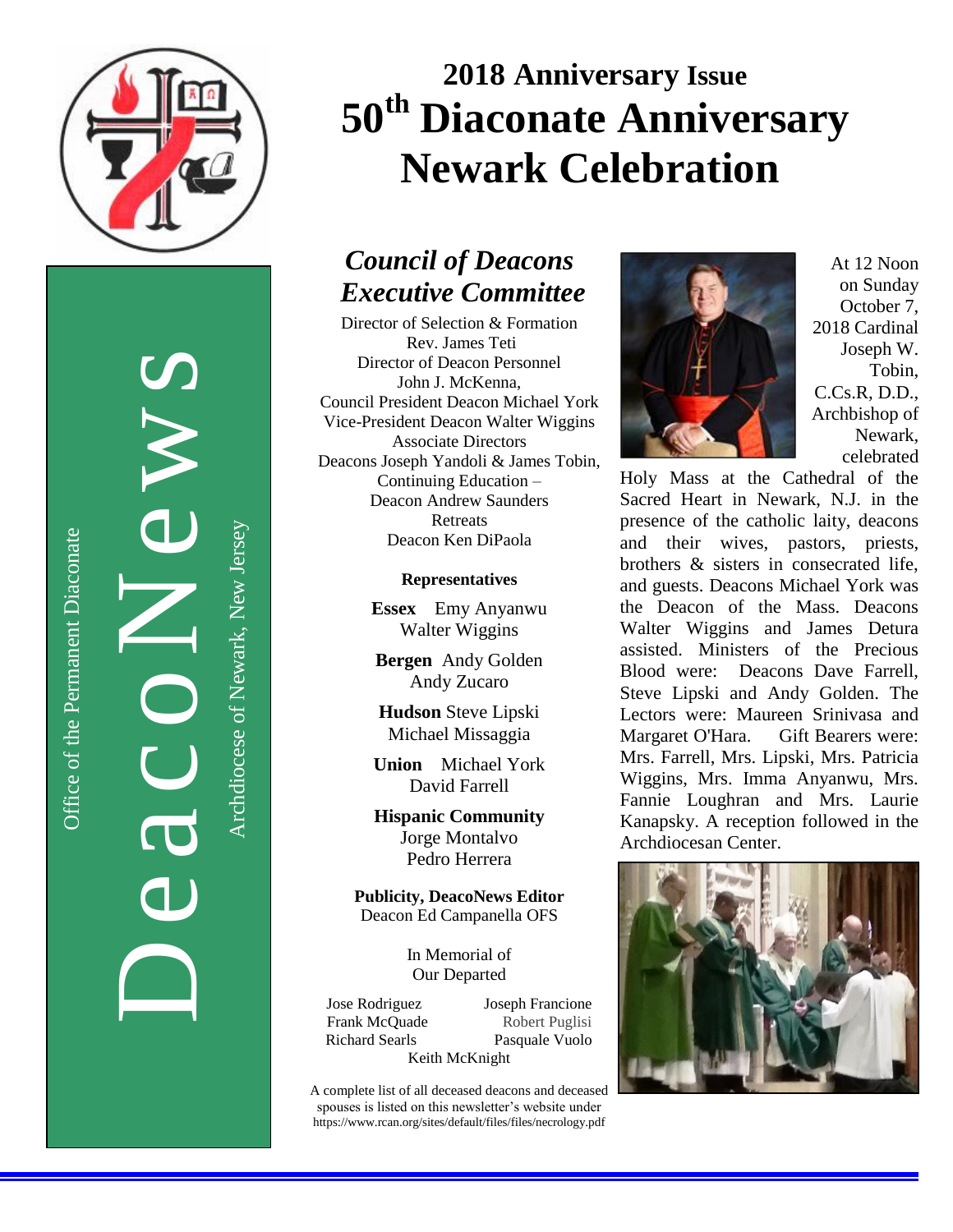## *A Recollection of the Archdiocese of Newark Permanent Diaconate*

By Msgr Timothy J. Shugrue, Director1982-90



The Permanent Diaconate was instituted in the Archdiocese of Newark in 1968 by Archbishop Thomas Aloysius Boland.

According to Wickpedia, Archbisop Boland attended all four sessions of the [Second Vatican Council](https://en.wikipedia.org/wiki/Second_Vatican_Council) in Rome, where he was elected to head the Bishops' Study Committee, between 1962 and 1965.

Msgr. Richard McGuinness – 1968 to 1978 as the Founding Director of the Formation Program and left, when he was named Rector of Mt. St. Mary's Seminary in Emmitsburg, MD.

Msgr. McGuinness was assisted by Associate Directors Walter Stanecki and Charles Kiley, original founder and editor of this DeacoNews (Charlie spent his entire military service in London, writing for Stars and Stripes and later serving on Eisenhower's press staff: he was the pool reporter for the signing of the German surrender at the end of WW II. Charles Kiley's son and daughter published a book, "Writing the War", which is a wonderful selection of the letters Charles and wife Billee exchanges during the war years 1942-45)

For about two years, I would say, there was no official director for the postordination programs. It was Fr. George L. Mader who took on that role, in or about 1979.

### **2018 Anniversary Issue http://sjanj.net/rcan\_deacon Archdiocese of Newark**

Rev. Edward Swierzbinski followed Msgr. McGuinness for about a year as director of the formation program. In 1979 the Program was under the supervision of Msgr. Edward J. Ciuba, Rector of Immaculate Conception Seminary and Secretary for Ministerial Formation (now at Presentation Church, Upper Saddle River).

I was appointed director of the formation program (then called the Permanent Diaconate Preparation Program) in December 1979, and was in that position until June, 1990. In 1982 I also became director of the Office of the Permanent Diaconate, taking over from Fr. Mader in guiding the services for deacons after their ordination. At some point in Fr. Mader's tenure, the Deacon Council was established. The relationship between the Council and my responsibilities as director of the Office were not clearly defined, but we made it work.

In addition to Deacons Kiley and Stanecki, I was assisted by Deacons Robert Thomann, Gustave Grieder, Daniel Ravelo, John Cullinane and Walter Kraus as Associate Directors of the Office of the Permanent Diaconate and by Father Harvey Ballance (now retired, living in Upper Montclair) who was Associate Director for the Hispanic Formation Program. Later, Deacon Joseph Marcom also assisted and Deacon Asterio Valesco. The wives of the Associate Directors also met regularly with us during those years.

In 1990, Deacon Michael Matthews succeeded me as director and Deacon Robert Thomann assisted with the Formation Program and Deacons Kiley and Stanecki remained involved. Also, at the time of Deacon Matthews's appointment Archbishop McCarrick then named Msgr. Thomas O'Leary as Vicar for Deacons; I believe that, for a time, Msgr. Robert Harahan (now Headmaster of Seton Hall Prep) followed him in that position.

Deacon Ed Porter was appointed as director of the Office of the Permanent Diaconate,  $1995 - 2008$  and was succeeded by Deacon John McKenna as Deacon Personnel Director. After a time Fr. James Teti was named director of the Selection and Formation. Deacons Joseph Yandoli & James Tobin are the associate directors.

*Editor's Note: Our special thanks to Msgr. Shugrue and Deacon Robert Thomann for their efforts providing this "recollecton"*

> *ACOLYTE INSTALLATION*



On October 8, 2018 at Our Lady of Mercy, Park Ridge, twenty three men of the Diaconate Formation Class of 2020 were installed as Acolytes by Most Reverend John W. Flesey, S.T.D., DD

| Michael Alfano                                                                                | St. Michael, Union                     |
|-----------------------------------------------------------------------------------------------|----------------------------------------|
| Scott Califano                                                                                | St. Theresa, Kenilworth                |
| <b>Victor Conversano</b>                                                                      | St. Francis of Assisi, Ridgefield Park |
| Arcadio Cordova                                                                               | St. Cecelia, Kearny                    |
| Edwin Dava                                                                                    | Our Lady of Mercy, Jersey City         |
| Roberto Del Rios                                                                              | St. Michael, Newark                    |
| Roberto Demetillo                                                                             | St. Cassian, Upper Montclair           |
| Matthew DeVoti                                                                                | Notre Dame, N. Caldwell                |
| Junelito Fuertes                                                                              | St. Anne, Fair Lawn                    |
| <b>Bernard Hayes</b>                                                                          | Church of the Annunciation, Paramus    |
| Hugh Keffer                                                                                   | St. James the Apostle, Springfield     |
| $\mathrm{John}\ (\mathrm{Ycongh})\ \ \mathrm{Kim}\ \mathrm{_{St.\ An drew\ Kim,\ Maplewood}}$ |                                        |
| Suk Chan Kim                                                                                  | Church of the Madonna, Ft. Lee         |
| John LaDuca                                                                                   | St. Elizabeth of Hungary, Wyckoff      |
| Carl Lordi                                                                                    | Saint Mary, Nutley                     |
| Thomas Moore                                                                                  | St. Philomena, Livingston              |
| Michael Pasquale                                                                              | St. Thomas the Apostle, Bloomfield     |
| Krzysztof Pawlik                                                                              | Most Sacred Heart of Jesus, Wallington |
|                                                                                               |                                        |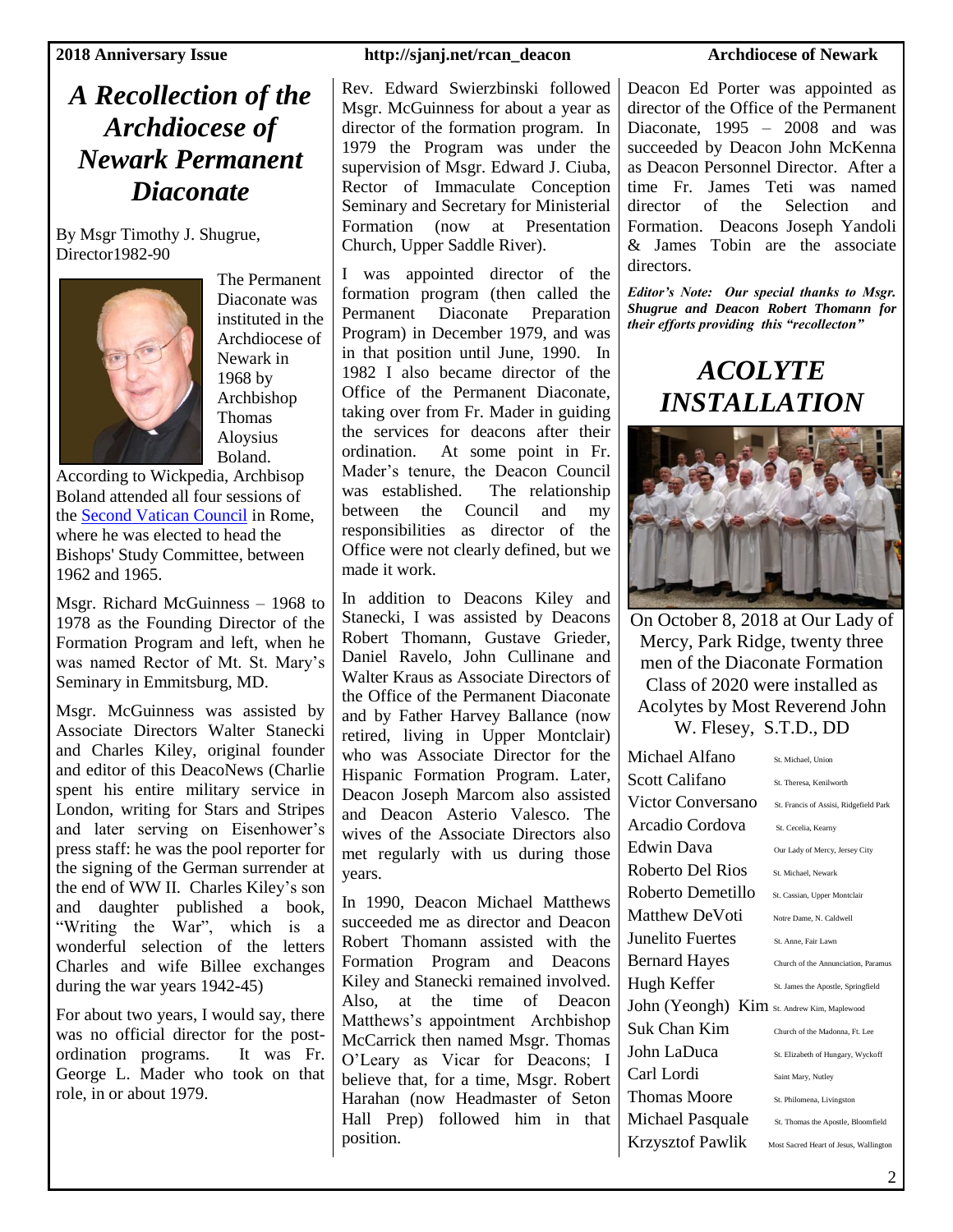| Raymond Schembri | St. Mary, Rutherford           |
|------------------|--------------------------------|
| Mark Shim        | Church of the Madonna, Ft. Lee |
| Edward Stoker    | Our Lady of Mercy, Park Ridge  |
| Eugene Sullivan  | St. Philomena, Livingston      |
| Paul Zeller      | St. Andrew. Westwood           |
|                  |                                |

To view ALL photos click or paste this link in your browser: [https://secure-web.cisco.com/1-yT36DzhmF8ZDC7Vfl9jdbQcdNngT-7dZ8KEb7uiqgXHR6rDrvRMK2\\_-](https://secure-web.cisco.com/1-yT36DzhmF8ZDC7Vfl9jdbQcdNngT-7dZ8KEb7uiqgXHR6rDrvRMK2_-Q3J3HKgLr21HbAWaMbiHitAb58-Je6QmRqFejMbT7SrwxyK3oolYfufdMS-XOPHAoJHJudzFidWnlongpYH-6kpfM4QRZDsBVgA_3N4PuDzvh3JOgt5TNZtuwmAN789B4r1_r88ZVxwOkE7m-HxcemujZNDkTnDyw2p9PNU4qtlTDQYLO_27bBpn4IZVgBrnHVnHm-wPTsIn36MULA1fEr0Pc8QV4IG4IZTxJkFtIEhoTuBO5bG11b1bSVAI6mEy0s5sRygY/https%3A%2F%2Fphotos.google.com%2Fshare%2FAF1QipOpEoYOLvfoIO96gmUJpMFyurhqfh8l7H-Tz9kpPUmz6BqQq4Rl-QYii8aF3x9eCw%2Fphoto%2FAF1QipO2N4P7wiNVHEUm-h6i1SMA3KDGMRe5OE0qnQV1%3Fkey%3DQ3dBM3dyNlZDckxSX25VS2NvaGZTMld0RmlycW5R)

[wPTsIn36MULA1fEr0Pc8QV4IG4IZTxJkFtIEhoTuBO5bG11b1bSVAI6mEy0s5sRygY/https%3A%2F%2](https://secure-web.cisco.com/1-yT36DzhmF8ZDC7Vfl9jdbQcdNngT-7dZ8KEb7uiqgXHR6rDrvRMK2_-Q3J3HKgLr21HbAWaMbiHitAb58-Je6QmRqFejMbT7SrwxyK3oolYfufdMS-XOPHAoJHJudzFidWnlongpYH-6kpfM4QRZDsBVgA_3N4PuDzvh3JOgt5TNZtuwmAN789B4r1_r88ZVxwOkE7m-HxcemujZNDkTnDyw2p9PNU4qtlTDQYLO_27bBpn4IZVgBrnHVnHm-wPTsIn36MULA1fEr0Pc8QV4IG4IZTxJkFtIEhoTuBO5bG11b1bSVAI6mEy0s5sRygY/https%3A%2F%2Fphotos.google.com%2Fshare%2FAF1QipOpEoYOLvfoIO96gmUJpMFyurhqfh8l7H-Tz9kpPUmz6BqQq4Rl-QYii8aF3x9eCw%2Fphoto%2FAF1QipO2N4P7wiNVHEUm-h6i1SMA3KDGMRe5OE0qnQV1%3Fkey%3DQ3dBM3dyNlZDckxSX25VS2NvaGZTMld0RmlycW5R) [Fphotos.google.com%2Fshare%2FAF1QipOpEoYOLvfoIO96gmUJpMFyurhqfh8l7H-](https://secure-web.cisco.com/1-yT36DzhmF8ZDC7Vfl9jdbQcdNngT-7dZ8KEb7uiqgXHR6rDrvRMK2_-Q3J3HKgLr21HbAWaMbiHitAb58-Je6QmRqFejMbT7SrwxyK3oolYfufdMS-XOPHAoJHJudzFidWnlongpYH-6kpfM4QRZDsBVgA_3N4PuDzvh3JOgt5TNZtuwmAN789B4r1_r88ZVxwOkE7m-HxcemujZNDkTnDyw2p9PNU4qtlTDQYLO_27bBpn4IZVgBrnHVnHm-wPTsIn36MULA1fEr0Pc8QV4IG4IZTxJkFtIEhoTuBO5bG11b1bSVAI6mEy0s5sRygY/https%3A%2F%2Fphotos.google.com%2Fshare%2FAF1QipOpEoYOLvfoIO96gmUJpMFyurhqfh8l7H-Tz9kpPUmz6BqQq4Rl-QYii8aF3x9eCw%2Fphoto%2FAF1QipO2N4P7wiNVHEUm-h6i1SMA3KDGMRe5OE0qnQV1%3Fkey%3DQ3dBM3dyNlZDckxSX25VS2NvaGZTMld0RmlycW5R)[Tz9kpPUmz6BqQq4Rl-QYii8aF3x9eCw%2Fphoto%2FAF1QipO2N4P7wiNVHEUm](https://secure-web.cisco.com/1-yT36DzhmF8ZDC7Vfl9jdbQcdNngT-7dZ8KEb7uiqgXHR6rDrvRMK2_-Q3J3HKgLr21HbAWaMbiHitAb58-Je6QmRqFejMbT7SrwxyK3oolYfufdMS-XOPHAoJHJudzFidWnlongpYH-6kpfM4QRZDsBVgA_3N4PuDzvh3JOgt5TNZtuwmAN789B4r1_r88ZVxwOkE7m-HxcemujZNDkTnDyw2p9PNU4qtlTDQYLO_27bBpn4IZVgBrnHVnHm-wPTsIn36MULA1fEr0Pc8QV4IG4IZTxJkFtIEhoTuBO5bG11b1bSVAI6mEy0s5sRygY/https%3A%2F%2Fphotos.google.com%2Fshare%2FAF1QipOpEoYOLvfoIO96gmUJpMFyurhqfh8l7H-Tz9kpPUmz6BqQq4Rl-QYii8aF3x9eCw%2Fphoto%2FAF1QipO2N4P7wiNVHEUm-h6i1SMA3KDGMRe5OE0qnQV1%3Fkey%3DQ3dBM3dyNlZDckxSX25VS2NvaGZTMld0RmlycW5R)[h6i1SMA3KDGMRe5OE0qnQV1%3Fkey%3DQ3dBM3dyNlZDckxSX25VS2NvaGZTMld0RmlycW5R](https://secure-web.cisco.com/1-yT36DzhmF8ZDC7Vfl9jdbQcdNngT-7dZ8KEb7uiqgXHR6rDrvRMK2_-Q3J3HKgLr21HbAWaMbiHitAb58-Je6QmRqFejMbT7SrwxyK3oolYfufdMS-XOPHAoJHJudzFidWnlongpYH-6kpfM4QRZDsBVgA_3N4PuDzvh3JOgt5TNZtuwmAN789B4r1_r88ZVxwOkE7m-HxcemujZNDkTnDyw2p9PNU4qtlTDQYLO_27bBpn4IZVgBrnHVnHm-wPTsIn36MULA1fEr0Pc8QV4IG4IZTxJkFtIEhoTuBO5bG11b1bSVAI6mEy0s5sRygY/https%3A%2F%2Fphotos.google.com%2Fshare%2FAF1QipOpEoYOLvfoIO96gmUJpMFyurhqfh8l7H-Tz9kpPUmz6BqQq4Rl-QYii8aF3x9eCw%2Fphoto%2FAF1QipO2N4P7wiNVHEUm-h6i1SMA3KDGMRe5OE0qnQV1%3Fkey%3DQ3dBM3dyNlZDckxSX25VS2NvaGZTMld0RmlycW5R)

[Q3J3HKgLr21HbAWaMbiHitAb58-Je6QmRqFejMbT7SrwxyK3oolYfufdMS-](https://secure-web.cisco.com/1-yT36DzhmF8ZDC7Vfl9jdbQcdNngT-7dZ8KEb7uiqgXHR6rDrvRMK2_-Q3J3HKgLr21HbAWaMbiHitAb58-Je6QmRqFejMbT7SrwxyK3oolYfufdMS-XOPHAoJHJudzFidWnlongpYH-6kpfM4QRZDsBVgA_3N4PuDzvh3JOgt5TNZtuwmAN789B4r1_r88ZVxwOkE7m-HxcemujZNDkTnDyw2p9PNU4qtlTDQYLO_27bBpn4IZVgBrnHVnHm-wPTsIn36MULA1fEr0Pc8QV4IG4IZTxJkFtIEhoTuBO5bG11b1bSVAI6mEy0s5sRygY/https%3A%2F%2Fphotos.google.com%2Fshare%2FAF1QipOpEoYOLvfoIO96gmUJpMFyurhqfh8l7H-Tz9kpPUmz6BqQq4Rl-QYii8aF3x9eCw%2Fphoto%2FAF1QipO2N4P7wiNVHEUm-h6i1SMA3KDGMRe5OE0qnQV1%3Fkey%3DQ3dBM3dyNlZDckxSX25VS2NvaGZTMld0RmlycW5R)

[6kpfM4QRZDsBVgA\\_3N4PuDzvh3JOgt5TNZtuwmAN789B4r1\\_r88ZVxwOkE7m-](https://secure-web.cisco.com/1-yT36DzhmF8ZDC7Vfl9jdbQcdNngT-7dZ8KEb7uiqgXHR6rDrvRMK2_-Q3J3HKgLr21HbAWaMbiHitAb58-Je6QmRqFejMbT7SrwxyK3oolYfufdMS-XOPHAoJHJudzFidWnlongpYH-6kpfM4QRZDsBVgA_3N4PuDzvh3JOgt5TNZtuwmAN789B4r1_r88ZVxwOkE7m-HxcemujZNDkTnDyw2p9PNU4qtlTDQYLO_27bBpn4IZVgBrnHVnHm-wPTsIn36MULA1fEr0Pc8QV4IG4IZTxJkFtIEhoTuBO5bG11b1bSVAI6mEy0s5sRygY/https%3A%2F%2Fphotos.google.com%2Fshare%2FAF1QipOpEoYOLvfoIO96gmUJpMFyurhqfh8l7H-Tz9kpPUmz6BqQq4Rl-QYii8aF3x9eCw%2Fphoto%2FAF1QipO2N4P7wiNVHEUm-h6i1SMA3KDGMRe5OE0qnQV1%3Fkey%3DQ3dBM3dyNlZDckxSX25VS2NvaGZTMld0RmlycW5R)[HxcemujZNDkTnDyw2p9PNU4qtlTDQYLO\\_27bBpn4IZVgBrnHVnHm-](https://secure-web.cisco.com/1-yT36DzhmF8ZDC7Vfl9jdbQcdNngT-7dZ8KEb7uiqgXHR6rDrvRMK2_-Q3J3HKgLr21HbAWaMbiHitAb58-Je6QmRqFejMbT7SrwxyK3oolYfufdMS-XOPHAoJHJudzFidWnlongpYH-6kpfM4QRZDsBVgA_3N4PuDzvh3JOgt5TNZtuwmAN789B4r1_r88ZVxwOkE7m-HxcemujZNDkTnDyw2p9PNU4qtlTDQYLO_27bBpn4IZVgBrnHVnHm-wPTsIn36MULA1fEr0Pc8QV4IG4IZTxJkFtIEhoTuBO5bG11b1bSVAI6mEy0s5sRygY/https%3A%2F%2Fphotos.google.com%2Fshare%2FAF1QipOpEoYOLvfoIO96gmUJpMFyurhqfh8l7H-Tz9kpPUmz6BqQq4Rl-QYii8aF3x9eCw%2Fphoto%2FAF1QipO2N4P7wiNVHEUm-h6i1SMA3KDGMRe5OE0qnQV1%3Fkey%3DQ3dBM3dyNlZDckxSX25VS2NvaGZTMld0RmlycW5R)

[XOPHAoJHJudzFidWnlongpYH-](https://secure-web.cisco.com/1-yT36DzhmF8ZDC7Vfl9jdbQcdNngT-7dZ8KEb7uiqgXHR6rDrvRMK2_-Q3J3HKgLr21HbAWaMbiHitAb58-Je6QmRqFejMbT7SrwxyK3oolYfufdMS-XOPHAoJHJudzFidWnlongpYH-6kpfM4QRZDsBVgA_3N4PuDzvh3JOgt5TNZtuwmAN789B4r1_r88ZVxwOkE7m-HxcemujZNDkTnDyw2p9PNU4qtlTDQYLO_27bBpn4IZVgBrnHVnHm-wPTsIn36MULA1fEr0Pc8QV4IG4IZTxJkFtIEhoTuBO5bG11b1bSVAI6mEy0s5sRygY/https%3A%2F%2Fphotos.google.com%2Fshare%2FAF1QipOpEoYOLvfoIO96gmUJpMFyurhqfh8l7H-Tz9kpPUmz6BqQq4Rl-QYii8aF3x9eCw%2Fphoto%2FAF1QipO2N4P7wiNVHEUm-h6i1SMA3KDGMRe5OE0qnQV1%3Fkey%3DQ3dBM3dyNlZDckxSX25VS2NvaGZTMld0RmlycW5R)

## *Deacon Spotlight Andrew Golden*



Deacon Andy has lived in River Edge NJ all of his life. He lives with his wife Joni and two daughters Andrea and Ally. He was a

property tax consultant and real estate appraiser but is currently retired. He is a member of St. Peter's parish since baptism.

Andy always worked in some kind of service or dianoia. For many years he was a councilman, tax assessor and served on several boards and commissions for his town. He was away from the church for several years but the call to "come home" and to church ministry was heard after his public service.

Andy has served St. Peter's parish as a catechist, liturgical minister and other roles before hear "heard" the call to ordained ministry.

Andy was ordained on June 11, 2005 and was assigned to his home parish, St. Peter the Apostle by Archbishop Myers.

Deacon Andy leads the parish pre-Cana ministry, parish mission ministry and the New Evangelization Ministry. He was also the Spiritual Director of Cornerstone and co-director with the former pastor.

#### **2018 Anniversary Issue http://sjanj.net/rcan\_deacon Archdiocese of Newark**

It is the evangelization work which takes up most of his time in his parish. Andy's ministries are centered on the purpose of Catholic Evangelization which is to bring the *"Good News of Jesus into every human situation and seeking to convert individuals and society by the divine power of the Gospel itself."* This objective is found in "Go and Make Disciples:: A National Plan and Strategy for Catholic Evangelization in the United States" published by the USCCB.

As such, Andy and his committees led the parish celebration of Jubilee 2000 and the Jubilee of Mercy as major opportunities to evangelize each other, the parishioners and neighboring communities. Groups of parishioners were invited to specific parish celebrations and celebrated the jubilee themes centered on Jesus Christ at Mass. Members of our Evangelization team also visit the homes of new parishioners bringing them welcome bags with information about parish life.

Andy was also elected to the Deacon Council representing Bergen County and recently became the coordinator of Deacon Retreats.

## *The Medical Mission to Peru*

**by Deacon Vincent DeFedele**



As a Pharmacist, I was asked to go on "The Medical Mission to Peru", through the Peruvian American Medical Society.

It was a wonderful success! This is the third time I had the privilege of going and helping to bring and serve the people of Abancay, Peru with medical care they so desperately needed.

The mission team, from America, consisted of doctors,

surgeons, a pharmacists (me), nurses, physical therapists, translators. a photographer and volunteers. We also had a few doctors from Lima who worked with us as well. The people of Abancay as amazing, they are so welcoming and appreciative of anything you do for them. The food is also wonderful!

The medical team performed many surgeries as well as seeing patients in our clinics. I organized and provided all of the medications to the operating rooms and also dispensed to patients.

The atmosphere was truly beautiful and sacred. Most of us were strangers when we met and by the time we left, we were one big family. Thank you letting me share this with all of you. My time with the people of Peru means the world to me.

To learn more about The Medical Mission to Peru see Facebook search for "PAMS/Jorge Arevalo, Iquitos Medical Mission"

### *County Meetings*



*UNION* On September 20th. deacons serving in Union County parishes gathered with Deacon Mike York at the Church of the

Assumption in Roselle Park. The deacons have been meeting each quarter, one week following the Deacon Council meeting. The meeting opened with evening prayer, followed by a discussion on the upcoming 50th Diaconate Anniversary Mass on October 7th. We then went through the topics that the Deacon Council discussed. There was an opportunity to learn more about what each deacon is doing at their parish and the "goings on" in each of our ministries, parishes and lives. Our next meeting will take place on November 15th at 7 PM at the Church of the Assumption in Roselle Park.

3